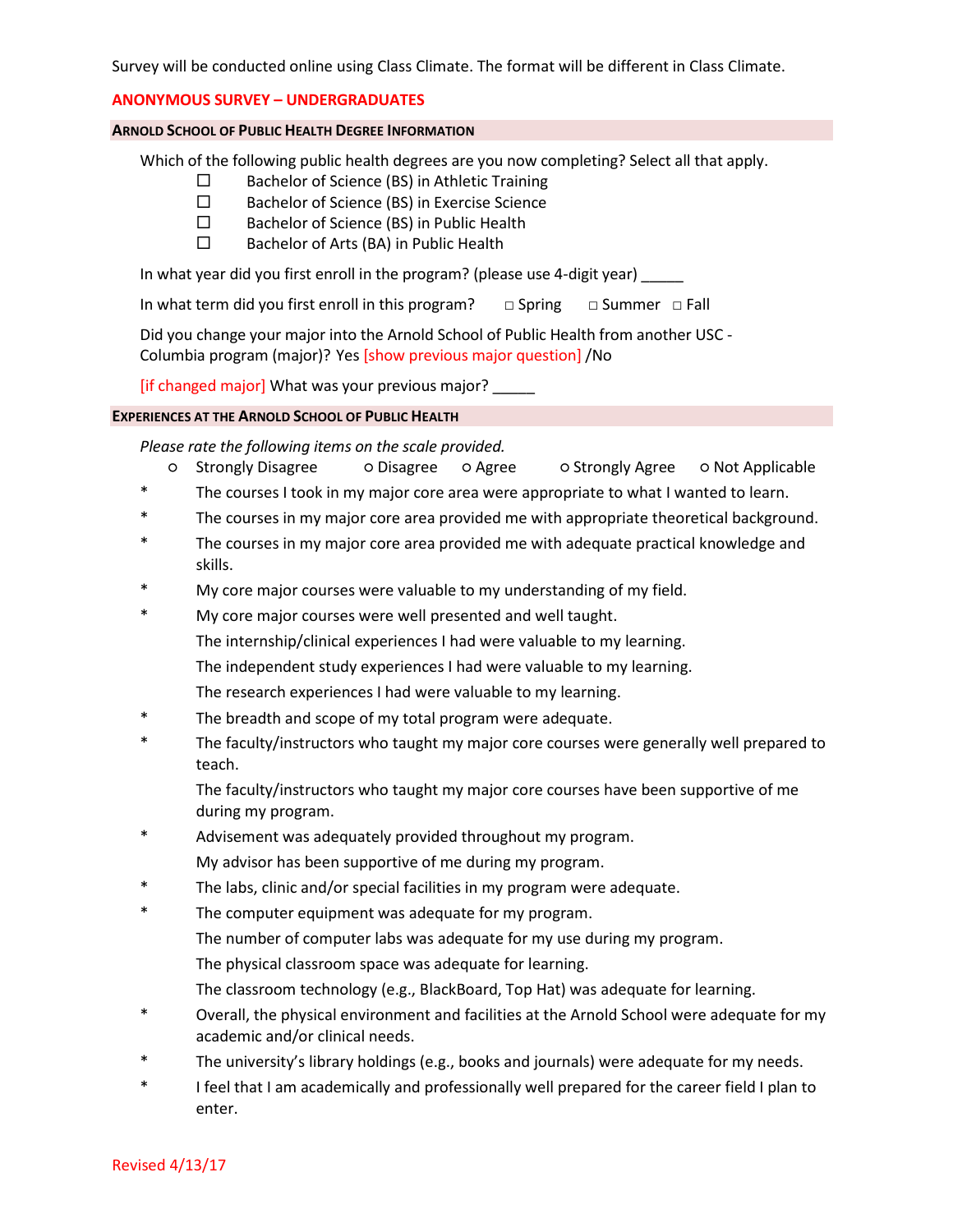- Overall, my experiences with the Arnold School of Public Health were positive.
- *\* items are comparable to items on the graduate student exit survey*

## **FUTURE PLANS**

Which of the following options best describes your primary employment status after graduation? *(Please base your response on currently held positions or official offers only.)*

- □ **Employed**: *Employed in a full-time or part-time position (not a fellowship, internship, residency, or volunteer position) [ask employment information]*
- □ **Training program participant** : *Participating in a fellowship, internship, or residency position*
- □ **Volunteer**: *Participating in a volunteer or service program (e.g., Peace Corps, mission work)*
- □ **Continuing education**: *Enrolled in or have been accepted in and planning to enroll in a program of further study or training (e. g., graduate program, medical school, etc.) [ask continuing education information]*
- □ **Not employed, but seeking employment or continuing education**: *Not employed but engaged in the job search process or seeking and not enrolled in a program of continuing education/ training.*
- □ **Not employed and not seeking employment**: *Not employed and not pursuing either employment or continuing education at this time.*

# **[If employed] EMPLOYMENT INFORMATION SECTION**

## **Please enter the following information about your employment after graduation:**

Will you be employed in a full-time or part-time position?

- □ Full-time: *Generally defined as 30 hours or more per week*
- □ Part-time: *Generally defined as less than 30 hours per week*

Which of the following best describes your primary employment sector?

- □ **Academic institution**: Includes elementary, secondary, or post-secondary academic institution. [ask academic institution detail]
- □ **Government agency**: Includes U.S. Federal, State, Local, or Tribal government agency; U.S. Military; or non-U.S. government. [ask government detail]
- □ **Healthcare organization**: Includes hospital or healthcare provider, managed care organization, etc.
- □ **For-profit business, industrial, or commercial firm**: Includes health insurance or health IT company; consulting firm; marketing, public relations, or communications firm; pharmaceutical, biotech, or medical device firm; or other industrial, commercial, or for-profit firm.
- □ **Non-profit organization**: Includes association, foundation, voluntary, NGO, non-profit health insurance, or other non-profit organization
- □ **Self-employed**
- □ **Other sector**, please specify below [show other type]

[if other] Other sector \_\_\_\_\_\_\_

**[If sector = academic institution]** 

Which of the following best describes your academic employment setting?

- $\square$  Elementary or secondary academic institution (e.g., public or private school, school district, etc.)
- $\Box$  Post-secondary academic institution (e.g., community college, university, etc.)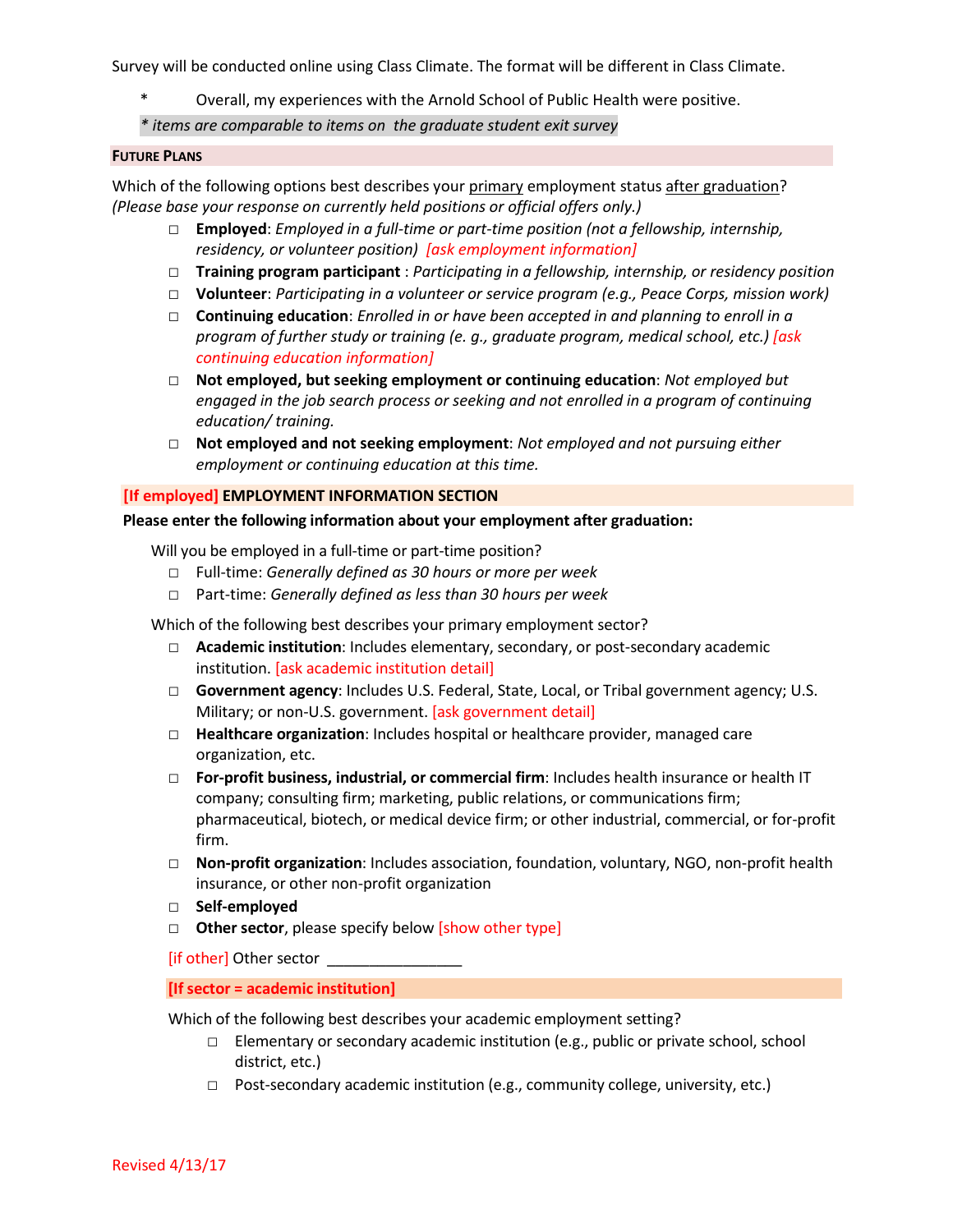**[if sector = government]:** 

Which of the following best describes your government employment setting?

- □ U.S. federal government health agency (DHHS, CDC, NIH, HRSA, etc.)
- □ Other U.S. federal government agency (not a health agency)
- □ State health department
- □ Other state government (not health department)
- □ Local (county or city) health department
- □ Other local government (not health department)
- □ Tribal government
- □ U.S. Military
- □ Government, non-U.S.

Prospective students often ask about the range of salaries available to graduates in the many public health disciplines. Please indicate your annual base salary and any guaranteed first year bonus (e.g. sign-on and/or year-end). Your answers will be kept strictly confidential. They will be used to calculate averages; only average data will be shared.

Annual Base Salary: (numerical value in US dollars)\_\_\_\_\_\_\_\_\_\_\_\_\_\_\_\_\_\_

First Year Bonus: (numerical value in US dollars; 0 if no bonus) \_\_\_\_\_\_\_\_\_\_\_\_\_\_\_

# **[if continuing education] EDUCATIONAL INFORMATION**

**Please answer each of the items below about the additional education you are pursuing after graduation.**

Select the area of study/program to which you have been accepted and plan to enroll.

- □ Public health degree/training program
- □ Medical degree/training program
- □ Other degree/training program

What degree are you seeking (e.g., MS, MA, MBA, etc.): \_\_\_\_\_\_\_\_\_\_\_\_\_\_\_\_\_\_\_\_\_\_\_\_\_ In what program/major:

Will you be you enrolled full-time or part-time? Full-time/Part-time

## **DEMOGRAPHICS**

- 1.1. In what year were you born? (please use 4-digit year) DDDD
- 1.2. What is your gender:  $□$  Male  $□$  Female
- 1.3. Is South Carolina your permanent residence?  $\Box$  Yes  $\Box$  No
- 1.4. What is your citizenship status? □ U.S. citizen or permanent resident  $\Box$  Non-U.S. citizen or non-permanent resident [hide Hispanic & race questions]
- 1.5. **[if citizen/permanent resident]** Are you Hispanic or Latino?  $\Box$  Yes  $\Box$  No
- 1.6. [if citizen/permanent resident] Which of the following describes your race *(you may select more than one)*
	- 1. American Indian or Alaskan Native
- 4. Native Hawaiian or Other Pacific Islander
- 3. Black or African American 5. White

# **COMMENTS**

4.1\* What do you consider to have been the strengths of your bachelor's program at the Arnold School of Public Health? (maximum 1000 characters)

2. Asian